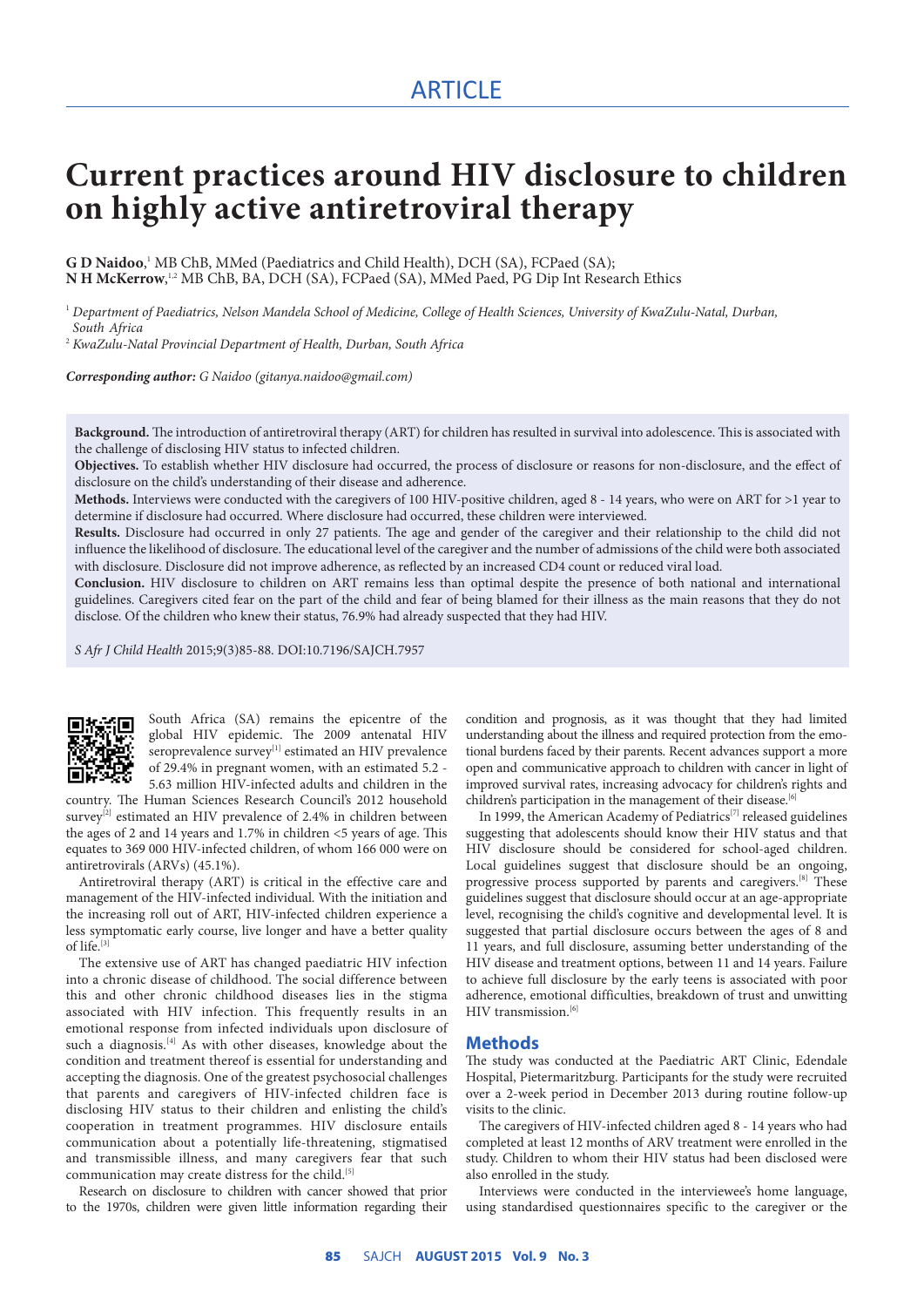child. Three different questionnaires were used. A questionnaire was designed for caregivers who had disclosed to assess when and how disclosure was conducted, and the response of the child to disclosure. A separate questionnaire was used to assess the reasons for non-disclosure by caregivers. Lastly, there was a questionnaire aimed at the children who were aware of their HIV status, to provide information regarding the child's response to disclosure.

Clinical records of all children, irrespective of disclosure, were reviewed with respect to their clinical, immunological and virological status. In children where disclosure was noted, a comparison of these parameters was done pre- and postdisclosure.

Ethical approval for the study was obtained from the Biomedical Research Ethics Committee of the University of KwaZulu-Natal.

Statistical analysis was undertaken with the assistance of the Discipline of Public Health Medicine, University of KwaZulu-Natal, using  $\chi^2$ , Student's *t*-test or the Fisher's exact test. A *p*-value of <0.05 was considered statistically significant.

## **Results**

The caregivers of the first 100 children who met the criteria and consented to participate were enrolled in the study. Of these children, disclosure had occurred in 27 patients, while 73 were unaware of their HIV status.

Characteristics of the caregiver are represented in Table 1. While most caregivers were female, there was a slightly higher number of males in the non-disclosure group; however, this was not statistically significant. The age range was broader in the non-disclosure group while the mean was less; however, this was not significant. The majority of caregivers knew their HIV status and the proportion of HIV-positive caregivers in the groups was similar. The data indicated that caregivers with either no formal education or only primary education were more likely to disclose than those with secondary education.

The characteristics of the children who participated in the study are portrayed in Table 2. The age range was similar in both groups, and reflected the narrow age range of the selection criteria. The majority of children (77%) had been on ART for >5 years. A slightly higher percentage of children who were on treatment for <5 years were disclosed to than those on treatment for >5 years, i.e. 30% and 26%, respectively. Children who had more than five admissions to hospital were 33% (odds ratio 1.33) (*p*=0.03) more likely to have their status disclosed to them than children with one or two admissions.

Table 3 provides information relating to the process of disclosure to children. Although the mean age of disclosure was 11.6 years, disclosure had occurred in 58% of children by the age of 10 years. In most instances (84.6%), the parent disclosed. In the majority of cases (72.0%), this was in response to the advice of a healthcare worker. Caregivers conducted just over half (55.6%) of these disclosures alone, while the remainder were assisted by the healthcare worker. At the time of disclosure, an equal number of children already knew their HIV status to those who were unaware of their diagnosis. On hearing their HIV status, 7.4% of the children were afraid.

Every caregiver who had disclosed the HIV status to their child believed that their child had a right to know this status and was happy that they were aware of it. Caregivers who had not disclosed were questioned regarding their rationale for not disclosing (Table 4). The majority  $(n=46)$  were afraid of the child's response to the disclosure. Other concerns identified included fear of being blamed by the child for infecting them (*n*=8), the child being too young to understand (*n*=7), concern of poor compliance following disclosure (*n*=5), fear of stigma (*n*=4), uncertainty of how to go about disclosing (*n*=1) and the mental competence of the child (*n*=1).

There was a statistically significant difference in the rationale provided by caregivers according to their relationship to the child. Grandparents did not disclose because they were afraid of the

|  | Table 1. Characteristics of caregivers |  |
|--|----------------------------------------|--|
|--|----------------------------------------|--|

|                                  | <b>Disclosed</b> | Non-disclosed | $p$ -value |  |
|----------------------------------|------------------|---------------|------------|--|
| Age (years)                      |                  |               | 0.377      |  |
| Range                            | $18 - 64$        | $19 - 72$     |            |  |
| Mean (SD)                        | 43.54(2.43)      | 40.63(1.81)   |            |  |
| Gender (female), n (%)           | 23(30.3)         | 53 (69.7)     | 0.225      |  |
| Education, $n$ $(\%)$            |                  |               | 0.041      |  |
| No formal, primary               | 13(48.1)         | 25(34.2)      |            |  |
| Secondary, tertiary              | 14(51.8)         | 47(64.3)      |            |  |
| HIV status, $n$ (%)              |                  |               | 0.630      |  |
| Positive                         | 11(26.8)         | 30(73.2)      |            |  |
| Negative                         | 14(26.4)         | 39(73.6)      |            |  |
| Unknown/unwilling to<br>disclose | 2(50.0)          | 2(50.0)       |            |  |

### **Table 2. Profile of children**

|                                              |          | Disclosed Non-disclosed p-value |       |
|----------------------------------------------|----------|---------------------------------|-------|
| Mean age (years)                             | 11.6     | 10.7                            | 0.115 |
| Duration of treatment<br>(years), $n$ $(\%)$ |          |                                 | 0.672 |
| $\leq$                                       | 7(30.4)  | 16(69.6)                        |       |
| >5                                           | 20(25.9) | 57(74.1)                        |       |
| Number of hospital<br>admissions, $n$ $(\%)$ |          |                                 | 0.030 |
| $1 - 2$                                      | 13(24.5) | 24(72.7)                        |       |
| $3 - 5$                                      | 9(27.3)  | 40(75.5)                        |       |
| > 5                                          | 4(33.3)  | 8(66.7)                         |       |
|                                              |          |                                 |       |

# **Table 3. Process of disclosure**

| Age at disclosure (years), mean (SD)                 | 11.6(0.33) |
|------------------------------------------------------|------------|
| Person responsible for disclosure, $\%$ ( <i>n</i> ) |            |
| Parent                                               | 84.6 (22)  |
| Grandparent                                          | 11.5(3)    |
| <b>Nurse</b>                                         | 3.9(1)     |
| Process of disclosure, $\%$ ( <i>n</i> )             |            |
| Alone                                                | 55.6 (15)  |
| With assistance                                      | 44.4 (12)  |
| Reason for disclosure                                |            |
| Requested to disclose by healthcare worker           | 72.0 (18)  |
| Child started asking questions about their illness   | 28.0(7)    |
| Child's response, $\%$ $(n)$                         |            |
| Already knew                                         | 40.7(11)   |
| Did not understand                                   | 40.7(11)   |
| Afraid                                               | 7.4(2)     |
| Angry                                                | 11.1(3)    |
|                                                      |            |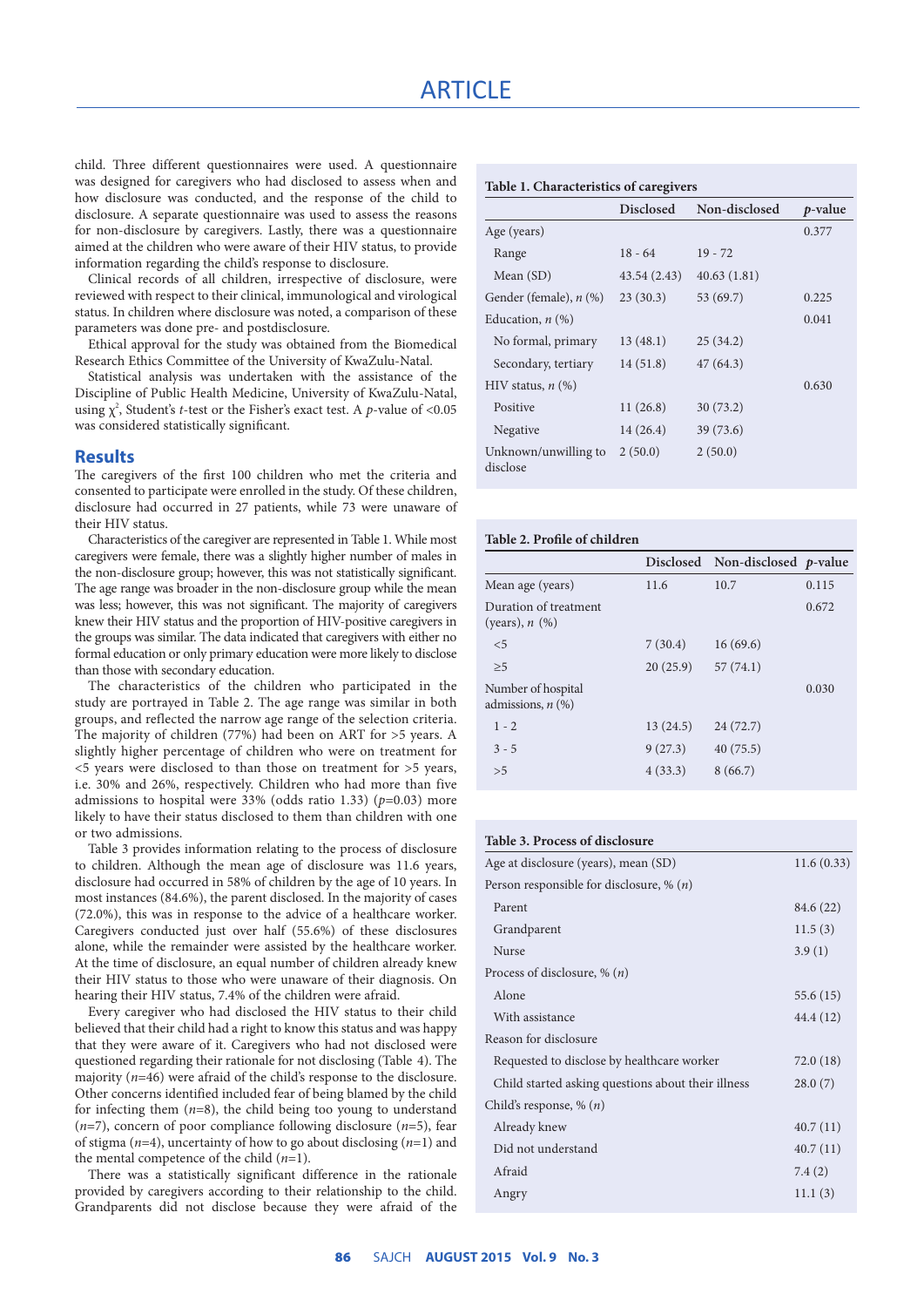#### **Table 4. Profile of non-disclosure**

| Reason for not disclosing, % $(n)$                 |            |
|----------------------------------------------------|------------|
| Fear of child's response                           | 63.0(46)   |
| Fear of blame                                      | 11.0(8)    |
| Fear of stigma                                     | 5.5(4)     |
| Other                                              | 20.5(15)   |
| Planned age of disclosure (years), mean (SD)       | 10.7(0.33) |
| Planned person responsible for disclosure, % $(n)$ |            |
| Caregiver                                          | 19.2(14)   |
| Members of the family                              | 65.8 (48)  |
| Healthcare workers                                 | 15.0(11)   |
| Process of disclosure, $\%$ ( <i>n</i> )           |            |
| Alone                                              | 21.9(16)   |
| With assistance                                    | 78.1 (57)  |
| Anticipated response, $\%$ ( <i>n</i> )            |            |
| Already suspected                                  | 23.3(17)   |
| Scared                                             | 68.5(50)   |
| Angry                                              | 4.1(3)     |
| Suicidal                                           | 4.1(3)     |

emotional response of the children in 75% of cases, while only 45% of parents were afraid of the child's emotional response. A higher percentage of parents (29%) were afraid that they would be blamed by their children for their illness compared with 4% of grandparents.

The average age at which non-disclosing caregivers planned to inform their charge of their HIV status was 10.7 years. Most believed that responsibility for this disclosure lay with the child's parents (84.6%); a smaller proportion allocated this responsibility to the grandparents (11.5%) and very few to the healthcare worker (3.8%).

Two-thirds of caregivers (65.8%) indicated that they would seek assistance from their family when disclosing, 15% would seek assistance from a healthcare worker and 19.2% would disclose alone without any assistance.

A quarter of caregivers (23.3%) believed that their children already suspected that they had HIV, two-thirds (68.5%) anticipated that their children would be scared at hearing the news, and a minority (4.1% each) anticipated that their children would either be angry or become suicidal upon hearing the news.

The effect of HIV disclosure on the clinical wellbeing of the child was assessed by reviewing any effect on CD4 levels and HIV viral load (VL). The trend in both these parameters was similar in children in both the disclosed and undisclosed groups. In both groups the CD4 levels increased and the VL declined.

## **Discussion**

Twenty-seven per cent of children in this study had been formally disclosed to regarding their HIV status. This lies within the range of disclosure reported in other developing countries, e.g. 17.4% in Ethiopia and  $31\%$  in Zambia,<sup>[9]</sup> but is three times higher than the 9% reported in Cape Town.[10] The three-fold variation in disclosure rates within SA may reflect the different periods during which the studies were conducted or a difference in HIV prevalence between these two communities at the times of each study, namely  $6.0\%$  in Cape Town<sup>[2]</sup> compared with 16.9% in KwaZulu-Natal.

The age and gender of the caregiver as well as their relationship to the child did not influence whether they were more or less likely to disclose. Only two factors were found to influence disclosure, namely

the educational level of the caregiver and the number of admissions of the child to hospital.

We found a higher rate of disclosure among caregivers with a lower level of education. This was in line with reports from Ethiopia, Thailand and Cape Town. A study done in Ethiopia, where education was used as a proxy indicator of higher economic status, suggested that the lower rate of disclosure found in more affluent families resulted from fear that children would inadvertently disclose their HIV status and thereby bring shame on the family.<sup>[11]</sup>

In our experience, where disclosure had occurred this was prompted by a healthcare worker in 72% of all cases, regardless of the caregivers' educational level. Prompting may have influenced caregivers with a lower level of education to disclose without necessarily considering the broader social consequences of such disclosure, which a caregiver with a higher level of education may have considered as demonstrated in other studies.<sup>[11]</sup>

Children with more than five admissions were found to have a higher rate of disclosure, and in more than half of these (60%) this was precipitated by questions from the child. This finding has not previously been reported and suggests that children may seek an explanation for poor health.

The mean age at which disclosure occurred in this study was 11.6 years, which is higher than that found in the Cape Town study (9.4 years) but comparable with reports from developed countries, where the mean age ranged from 5 to 14 years.  $[10]$ 

Three-quarters of caregivers had not disclosed HIV status to their child even though the majority (93.2%) believed that the child has the right to know their HIV status. The reported mean age at which they intended to disclose the HIV status to their child was 10.7 years. This was the mean age of children to whom disclosure had not occurred, which suggests that they had probably not considered disclosure until the issue was raised as part of this study.

Reasons reported for not disclosing were similar to those noted in previous studies,<sup>[5]</sup> namely fear of the emotional effect on the child, fear of blame for infecting the child and fear of stigma and ostracism. However, in this study there was less emphasis on fear of stigma as a reason for non-disclosure.

The majority of caregivers (78%) indicated that they would require assistance from a healthcare worker in order to disclose. However in this study, a smaller percentage (44.4%) of caregivers actually required the assistance of a healthcare worker. Of the caregivers who had disclosed, 55.6% had done so independently without any assistance, although 72% only did so after prompting from the healthcare worker or in response to queries from their child.

The response of children to disclosure differed markedly from what caregivers anticipated. Caregivers overestimated the adverse effect of disclosure on the emotional state of the child, with an emphasis on fear (68.5%), while in reality a minority of children reported such a reaction (7.4%). In contrast, caregivers underestimated how many children already suspected that they were HIV-positive (23.3%) compared with the number who actually suspected that they were infected (40.7%).

There was no immediate clinical benefit noted in association with disclosure. Trends in the CD4 count and VLs were similar in children who were aware and who were not aware of their HIV status. This may be explained by the fact that the caregivers assumed responsibility for the collection and administration of treatment to their children and so adherence was more likely to be influenced by the knowledge and behaviour of the caregiver rather than the child.

Mahloko and Madiba<sup>[9]</sup> found a similar lack of clinical improvement in response to HIV disclosure. Despite this, they suggested that disclosure remains an essential element in ensuring better compliance especially in the face of asymptomatic HIV disease, when there is a risk that children may stop taking their treatment.